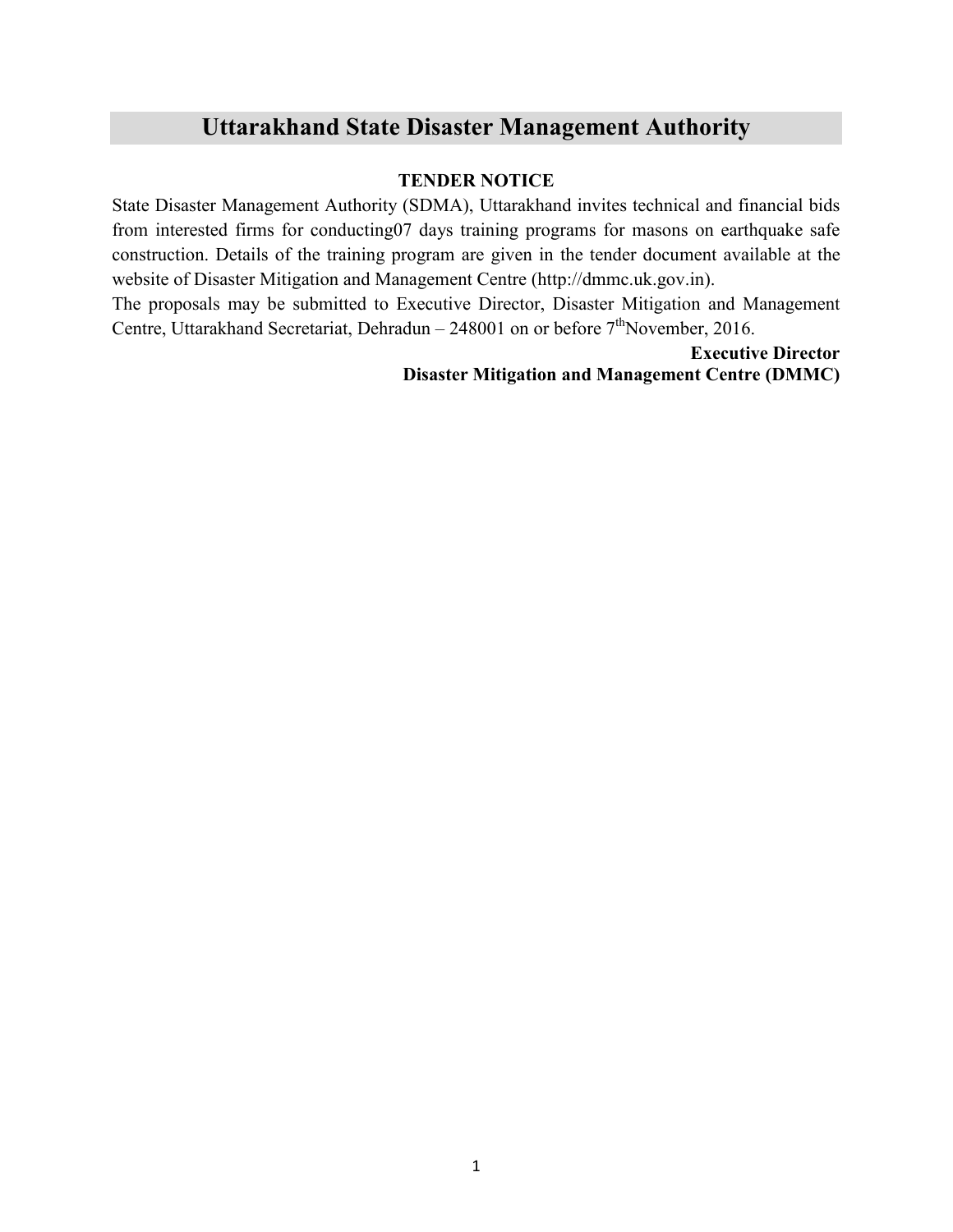## **Uttarakhand State Disaster Management Authority**

#### **TENDER DOCUMENT**

Uttarakhand has geographical area of 53,483 sq km; 93 percent of which is mountainous and 64 percent is under forest cover.  $27<sup>th</sup>$  state of the Republic of India, Uttarakhand has two divisions;Garhwal and Kumaun. The state has 13 districts of which 07 (PauriGarhwal, TehriGarhwal, Chamoli, Haridwar, Dehradun, Uttarkashi, Rudraprayag) are in Garhwal while the remaining 06 (Almora, Bageshwar, Champawat, Nainital, Udham Singh Nagar, Pithoragarh) are in Kumaun.

Geo – tectonic set up of the region together with its evolutionary history, geomorphology and meteorological characteristics make Uttarakhand prone to a number of natural hazards. Besides earthquakes the area is vulnerable to and frequently devastated by landslides, cloudbursts, flash floods, floods, avalanches, droughts, lightening, cold waves and hailstorms.

Due to the ongoing tectonic movements the region has accumulated enormous strain that makes it susceptible to seismic tremors. The state falls in Zone IV and Zone V of Earthquake Zonation Map of India. Pithoragarh, Bageshwar, Chamoli and Rudraprayag districts together with some areas of Almora, Champawat, Tehri, Uttarkashi and Pauri district fall in Zone V while the remaining area falls in Zone IV. In the past the State has witnessed two major earthquakes (Uttarkashi 1991 and Chamoli 1999).

Buildings were traditionally constructed in the region using locally available stone and timber but with the passage of time people have switched tobrickand cement construction.This change in building material was however not accompanied by capacity building of the masons. The demand however forced them to construct with the new material. This adds to the vulnerability of building stock of the region. As per the Vulnerability Atlas of India, around 56 percent houses in Uttarakhand are constructed using mud, un-burnt bricks and stone walls. This is enough to highlight structural vulnerability of the built environment, particularly to seismic tremors to which the state is highly vulnerable.

In order to address the issue of seismic vulnerability of the region the State Disaster Management Authority (SDMA) intends to engage suitably experienced firms/agencies who could organize training programs on earthquake safe construction for the masons.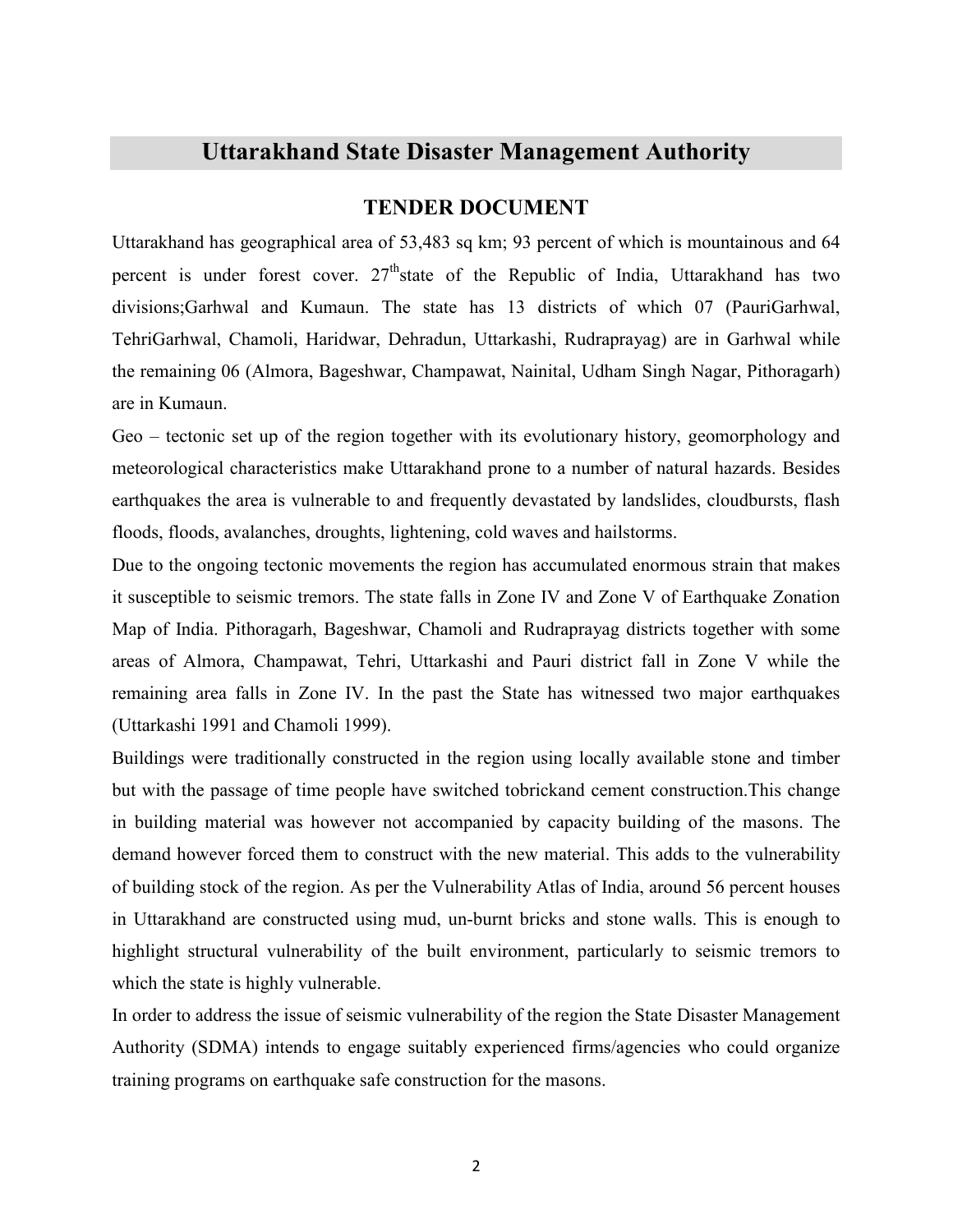State Disaster Management Authority (SDMA), Uttarakhandtherefore invites technical and financial bids from interested firms for conducting 07 days training programs for masons on earthquake safe construction.

## **Scope of work**

- 1. Selected firm would have to organize the training program at any place so identified by the SDMA in the group of districts.
- 2. The training program is to be organized for practicing masons who might well be illiterate and lacking communication skills. It is therefore necessary that the training program be organized hands on and in Hindi. Knowledge of the local dialects (Garhwali and Kumaoni) would be an added advantage.
- 3. The training program shall be of 07 days duration and would have to be organized as per the broad outline and schedule given below.

| <b>First Day</b> |                                                                                                                                |                   |  |  |
|------------------|--------------------------------------------------------------------------------------------------------------------------------|-------------------|--|--|
| S1. No.          | Particulars                                                                                                                    | Time              |  |  |
| 1.               | <b>Registration of Participants</b>                                                                                            | $1000 - 1030$ hrs |  |  |
| 2.               | Inauguration                                                                                                                   | $1030 - 1100$ hrs |  |  |
|                  | Tea break                                                                                                                      | $1100 - 1130$ hrs |  |  |
| 3 <sub>1</sub>   | Overview of earthquake proneness of Uttarakhand with<br>particular emphasis on the vulnerability of the district<br>concerned. | 1130 - 1300 hrs   |  |  |
|                  | Lunch break                                                                                                                    | 1300 - 1400 hrs   |  |  |
| $\overline{4}$ . | Earthquake safe construction and its importance.                                                                               | $1400 - 1500$ hrs |  |  |
| 5.               | Site selection and layout for the Demo Unit                                                                                    | 1500 - 1600 hrs   |  |  |
|                  | Tea break                                                                                                                      | $1600 - 1615$ hrs |  |  |
| 6.               | Excavation and Laying of PCC in foundation                                                                                     | $1615 - 1800$ hrs |  |  |

| <b>Second Day</b> |                                                                                                                         |                   |  |  |
|-------------------|-------------------------------------------------------------------------------------------------------------------------|-------------------|--|--|
|                   | Precautions during the building construction in hilly<br>terrains, including land selection for stability of structure. | $1000 - 1100$ hrs |  |  |
|                   | Detail of foundation of structures and overview of deferent<br>type of foundations.                                     | $1100 - 1200$ hrs |  |  |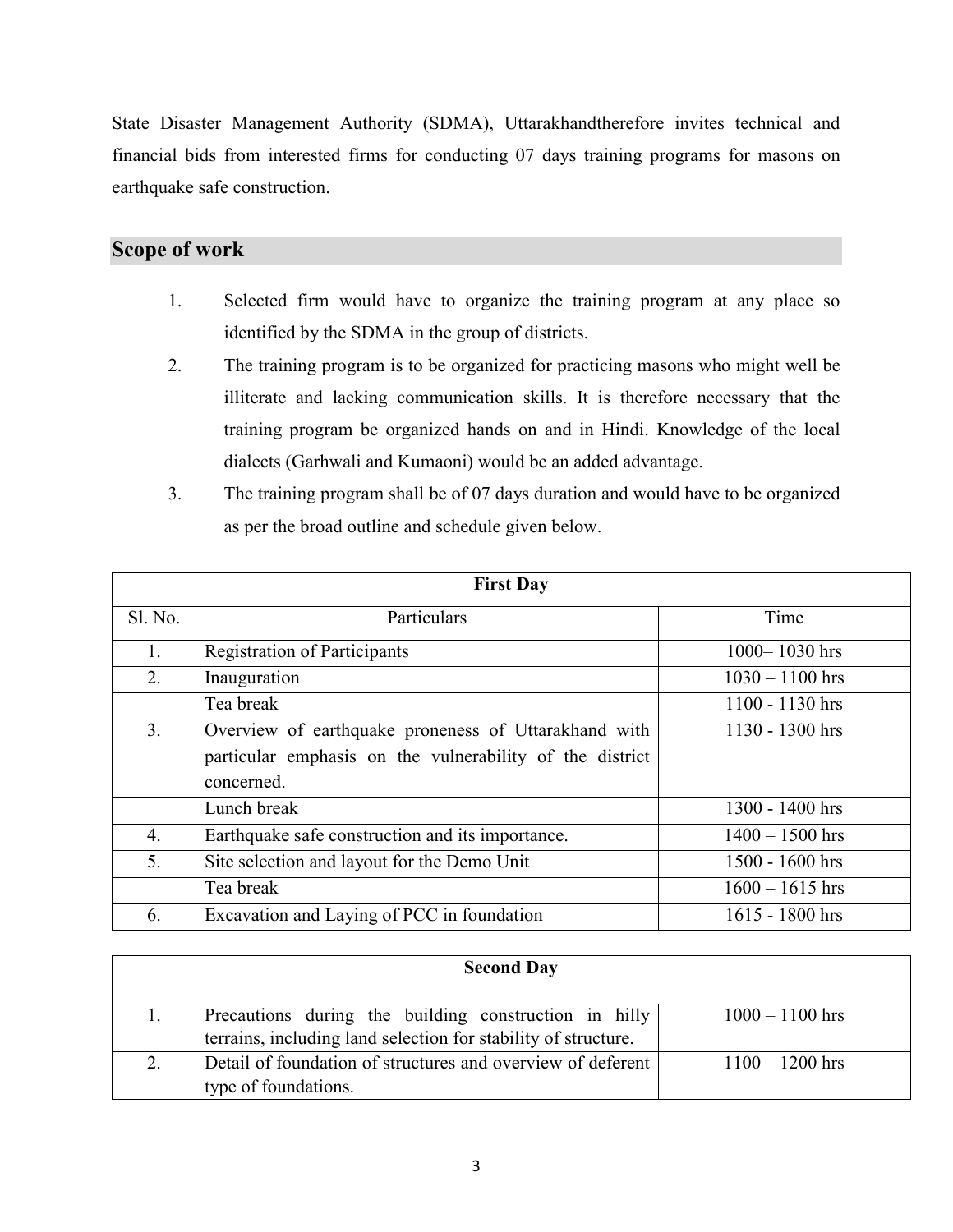|                                            | Tea break                                                      | 1200 - 1230 hrs              |  |  |
|--------------------------------------------|----------------------------------------------------------------|------------------------------|--|--|
| 3 <sub>1</sub>                             | Type of stones and materials to be used during laying of       | $\overline{1230} - 1330$ hrs |  |  |
|                                            | foundation                                                     |                              |  |  |
|                                            | Lunch                                                          | $1330 - 1430$ hrs            |  |  |
| 4.                                         | Type of stones and materials to be used during laying of       | $1430 - 1530$ hrs            |  |  |
|                                            | foundation                                                     |                              |  |  |
| 5.                                         | Completion of foundation work up to plinth level and           | $1530 - 1800$ hrs            |  |  |
|                                            | providing plinth band                                          |                              |  |  |
|                                            | (Tea break in-between)                                         |                              |  |  |
|                                            | <b>Third Day</b>                                               |                              |  |  |
| 1.                                         | Role of reinforcement in structure and how it helps in         | $1000 - 1100$ hrs            |  |  |
|                                            | stability of the structure                                     |                              |  |  |
| 2.                                         | Diagram's and Picture Demonstration of load bearing            | $1100 - 1200$ hrs            |  |  |
|                                            | structure.                                                     |                              |  |  |
|                                            | Tea break                                                      | $\frac{1200 - 1230}{n}$ hrs  |  |  |
| 3.                                         | Role of reinforcement for reduction of tension and             | $1230 - 1330$ hrs            |  |  |
|                                            | compression in structure.                                      |                              |  |  |
|                                            | Lunch                                                          | $1330 - 1430$ hrs            |  |  |
| 4.                                         | Role of reinforcement for reduction of tension and             | $1430 - 1530$ hrs            |  |  |
|                                            | compression in structure.                                      |                              |  |  |
| 5.                                         | construction of brick wall up to sill level and providing sill | $1530 - 1800$ hrs            |  |  |
|                                            | band                                                           |                              |  |  |
|                                            | (Tea break in-between)                                         |                              |  |  |
|                                            | <b>Forth Day</b>                                               |                              |  |  |
| 1.                                         | Detail of reinforcement in beam and column and overview        | $1000 - 1100$ hrs            |  |  |
|                                            | in different type of reinforcement used in different           |                              |  |  |
|                                            | earthquake zones                                               |                              |  |  |
| 2.                                         | Basic design for earthquake.                                   | $1100 - 1200$ hrs            |  |  |
|                                            | Tea break                                                      | $1200 - 1230$ hrs            |  |  |
| 3 <sub>1</sub>                             | Proper practices in concreting and material choice             | $\overline{1230} - 1400$ hrs |  |  |
|                                            | Lunch                                                          | $1400 - 1500$ hrs            |  |  |
|                                            |                                                                |                              |  |  |
| 4.                                         | Construction of brick wall up to doorlevel and providing       | $1500 - 1800$ hrs            |  |  |
|                                            | doorband                                                       |                              |  |  |
| (Tea break in-between)<br><b>Fifth Day</b> |                                                                |                              |  |  |
|                                            |                                                                |                              |  |  |
| 1.                                         | Film (TIFAC) on earthquake resistant's structure shown to      | $1000 - 1100$ hrs            |  |  |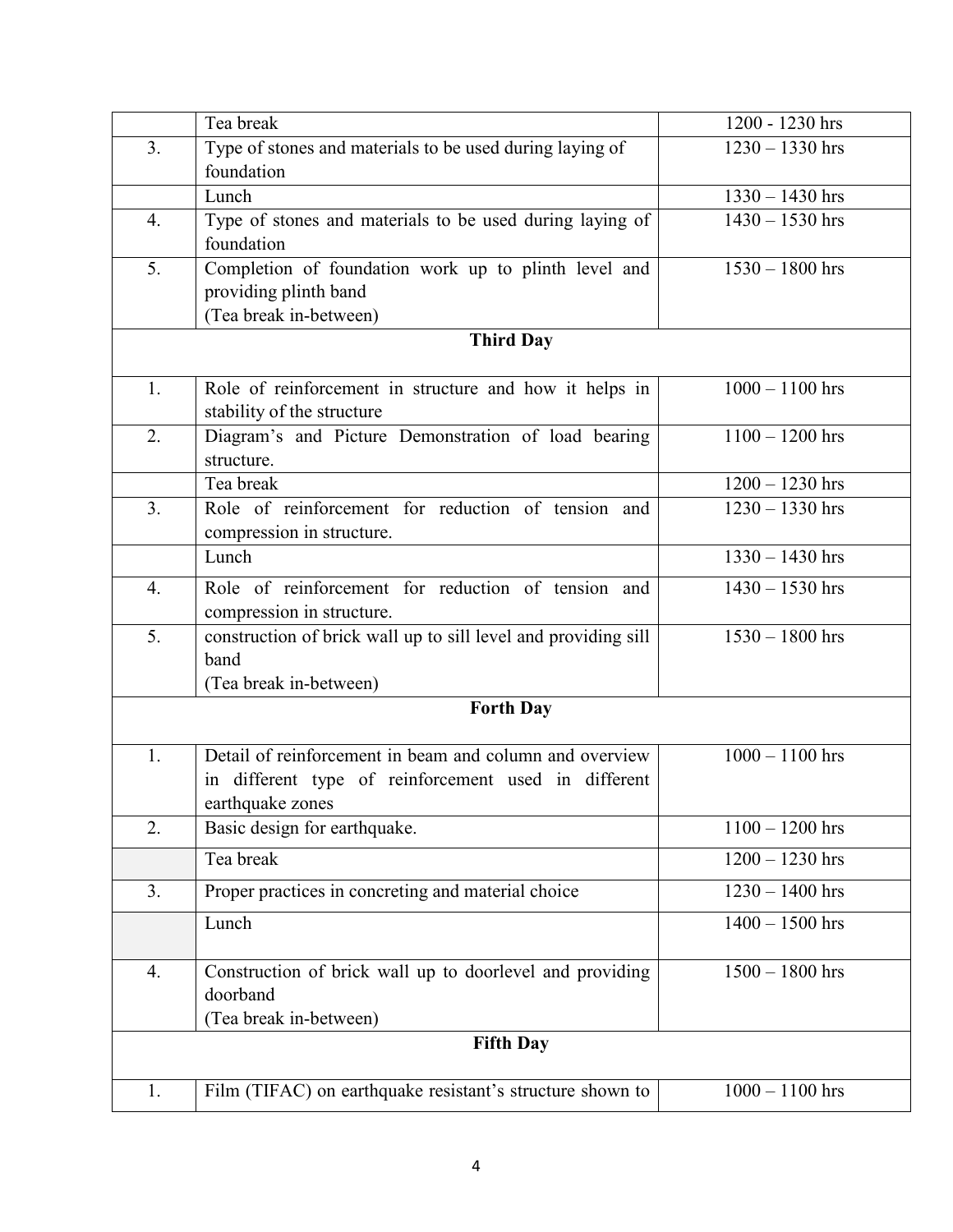|                    | participants                                                           |                   |  |  |
|--------------------|------------------------------------------------------------------------|-------------------|--|--|
| 2.                 | Work of District Disaster Emergence Operation Centre and<br>Authority. | $1100 - 1200$ hrs |  |  |
|                    | Tea break                                                              | $1200 - 1230$ hrs |  |  |
| 3 <sub>1</sub>     | <b>Community Based Disaster Management</b>                             | $1230 - 1330$ hrs |  |  |
|                    | Lunch                                                                  | $1330 - 1430$ hrs |  |  |
| $\overline{4}$ .   | Construction of brick wall up to slab level                            | $1430 - 1800$ hrs |  |  |
| <b>Sixth Day</b>   |                                                                        |                   |  |  |
| 1.                 | Film (DandiKanthiki Goad ma) on earthquake resistant's                 | $1000 - 1100$ hrs |  |  |
|                    | structure shown to participants                                        |                   |  |  |
| 2.                 | Finishing the brick wall                                               | $1100 - 1300$ hrs |  |  |
|                    | Lunch                                                                  | $1300 - 1400$ hrs |  |  |
| 3 <sub>1</sub>     | Providing shuttering for the slab and Bar binding                      | $1400 - 1530$ hrs |  |  |
|                    | (Tea break in-between)                                                 |                   |  |  |
|                    | Tea break                                                              | $1530 - 1600$ hrs |  |  |
| $\overline{4}$ .   | Concreting of slab                                                     | $1600 - 1700$ hrs |  |  |
| <b>Seventh Day</b> |                                                                        |                   |  |  |
| 1.                 | Revision for six day training                                          | $1000 - 1130$ hrs |  |  |
|                    | Tea break                                                              | $1130 - 1200$ hrs |  |  |
| $\overline{2}$ .   | Examination                                                            | 1200 - 1300 hrs   |  |  |
|                    | Lunch                                                                  | 1300 - 1400 hrs   |  |  |
| 3 <sub>1</sub>     | Feed back of Training Programme                                        | $1400 - 1600$ hrs |  |  |
|                    | (Tea break in-between)                                                 |                   |  |  |
|                    | Certificate distribution and valediction                               | 1600 - 1700 hrs   |  |  |

- 4. One qualified civil engineer with experience and expertise in conducting such program shall have to be deputed full time during the course of the training program along with other associates, as required. Bio-data of the experts should accompany the technical bid.
- 5. The training is intended to provide practical experience to the participants and therefore a demonstration unit of 10 X 10 feet incorporating all important earthquake safety features (sill, plinth and lintel and gable bands, corner, door and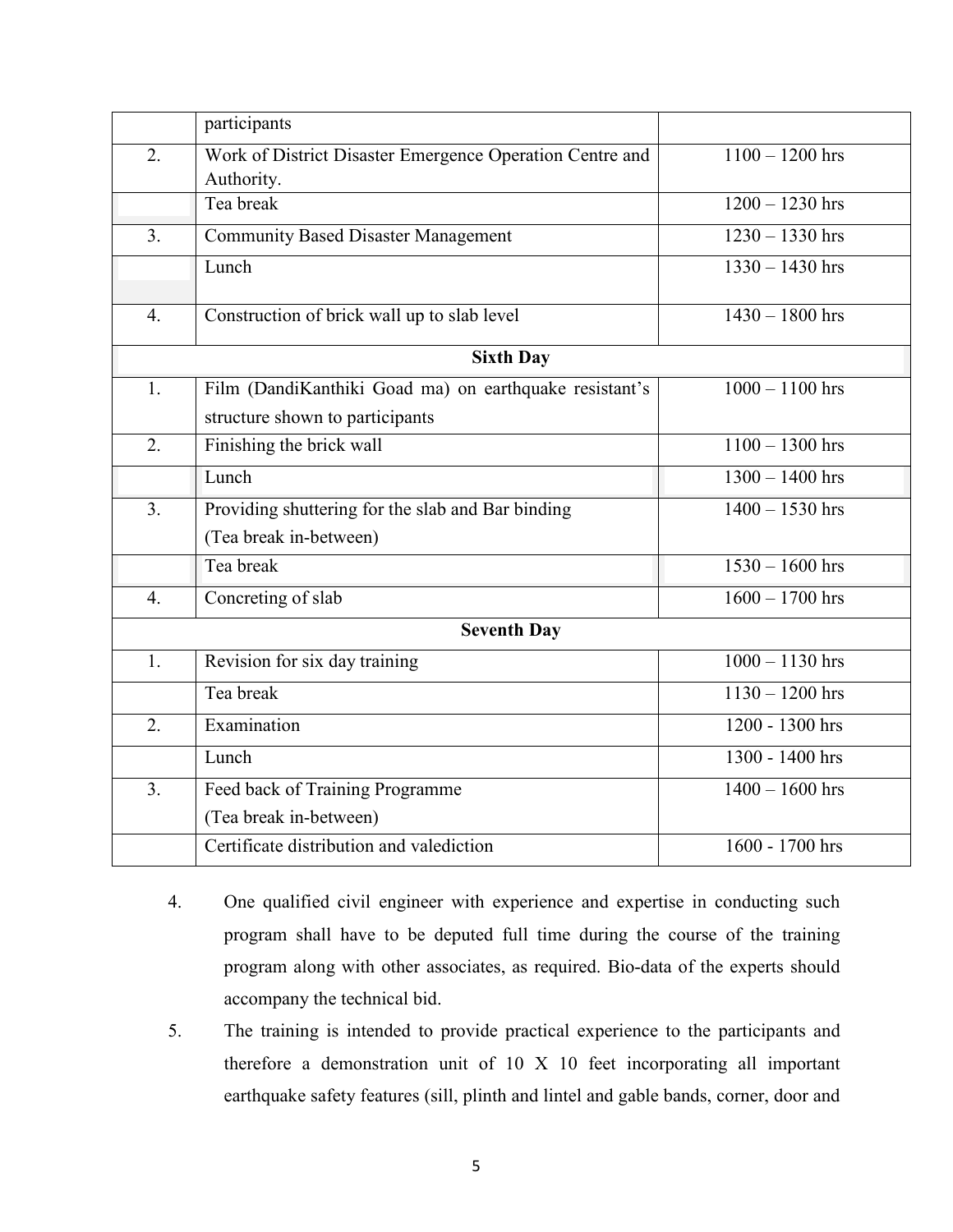window reinforcement) would be constructed during the training by the participants. The demonstration unit would have a door measuring 6  $\frac{1}{2}$  X 2  $\frac{1}{2}$  feet and a window measuring 3 X 3 feet.

- 6. The demonstration unit should be painted and should visibly show all earthquake safety measures that would have to be labeled in Hindi.
- 7. The demonstration unit complete in all respects would have to be handed over to the agency so identified by the SDMA and certificate with regard to handing over of the same would have to be provided along with the final training report.
- 8. Material, reinforcement and all equipment for the construction of the demonstration unit would be arranged by the agency so engaged for the training program.
- 9. Each training program would cater to 30 practicing masons that would be identified by the SDMA.
- 10. The masons participating in the training program shall have to be paid honorarium at the rate of Rs. 350 per day as compensation for their loss of wages.
- 11. Tea and brief refreshment would have to arranged for the participants twice daily.
- 12. The participants would have to be provided stationary and reading material. Training / reading material or manual prepared earlier (if any) should accompany the technical bid.
- 13. The participants would have to be provided certificate of participation. The format of the same would be provided by the SDMA.
- 14. Soft and hard copy of the training report would have to be prepared that would have besides other things complete details of the participants. Digital photographs of all the participants would be submitted separately.

### **Shortlisting criteria**

Interested NGOs/Consultancy firms should provide information demonstrating that they have the relevant experience in disaster management and masons training. The interested firm is expected to submit technical and financial bids for the group of districts that they intend to work.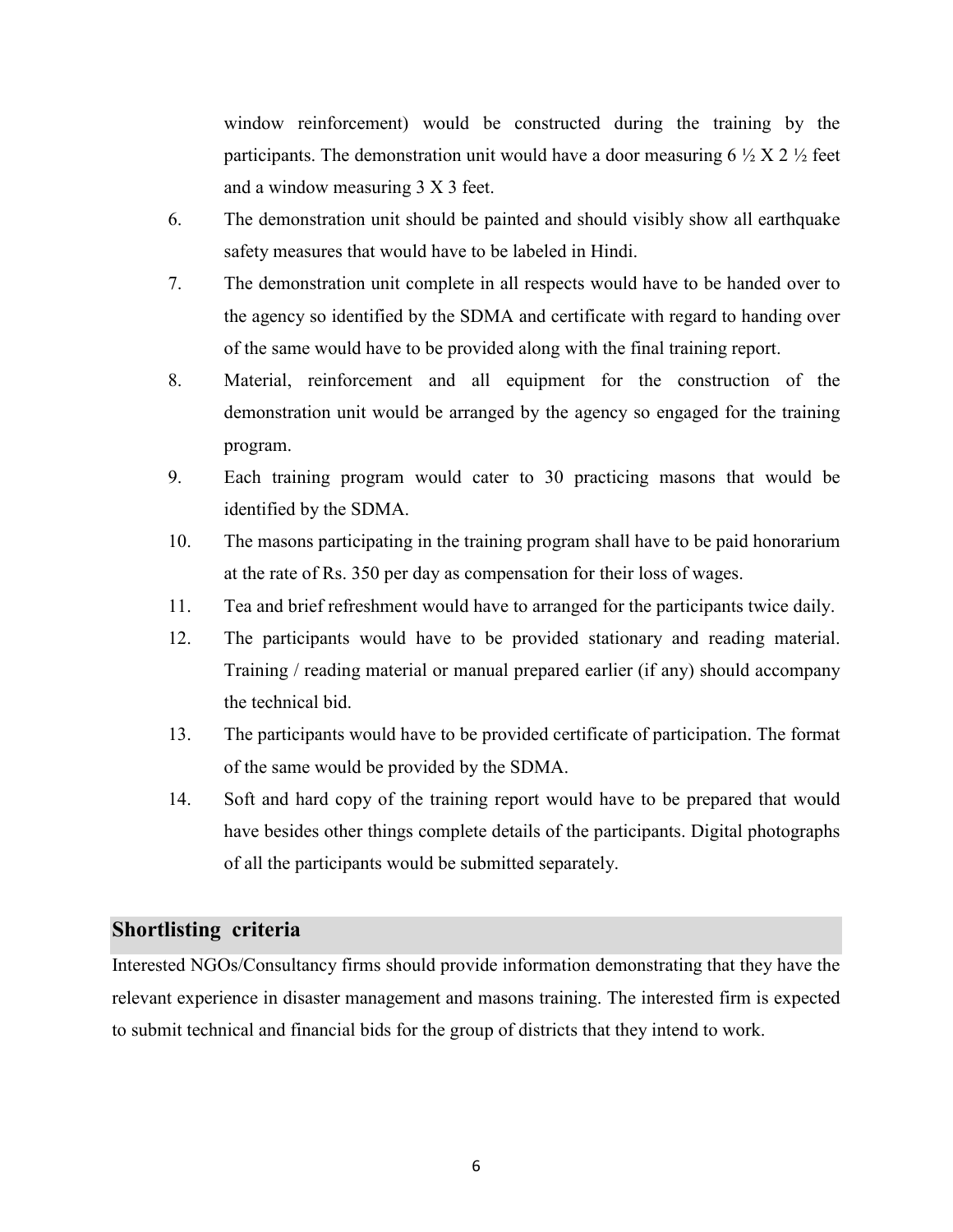The technicalbid should include the profile of organization, experience including details of their experience in similar assignments/training works and human resource availability. The shortlisting criteria include:

- 1. The firm must be a registered entity.
- 2. The firm should be at least two years old. Audited balance sheetsof previous two years signed by authorized signatory of the firm be provided as proof thereof.
- 3. The firm should have prior proven experience in providing masons training.
- 4. The firm should demonstrate that they have capacity of conducting training program on earthquake safe construction.
- 6. The firm should have experience of handling projects having financial contribution/ financial grants/ financial assistance of at least Rs. 25 lakh in any year in the previous three years.
- 7. Experience of working in the field of disaster management and association with State/District Disaster Management Authority would be an added advantage.

#### **Technical bid**

Technical bid of the firm must reflect the firm's competence to successfully organize training programs for the masons and must contain the following:

- 1. Introductory letter on letter head (with complete contact details name of contact person, mailing address, telephone, fax, email etc) explaining how the firm is best to deliver the task.
- 2. Organizational profile.
- 3. Two years annual report (FY 2014-15 and FY 2015-16) and 02 years audited financial statement duly signed and attested by authorized signatory.
- 4. Short note on the similar projects implemented by the firm.
- 5. The bid should contain sufficient supporting document to substantiate the claim of the NGO/firm towards their qualification as per the shortlisting criteria.
- 6. All the documents must be signed by authorised signatory.
- 7. Certified copy of Awards/Appreciation Certificates by State Government/Central Government/Multilateral Funding Agency (if any).